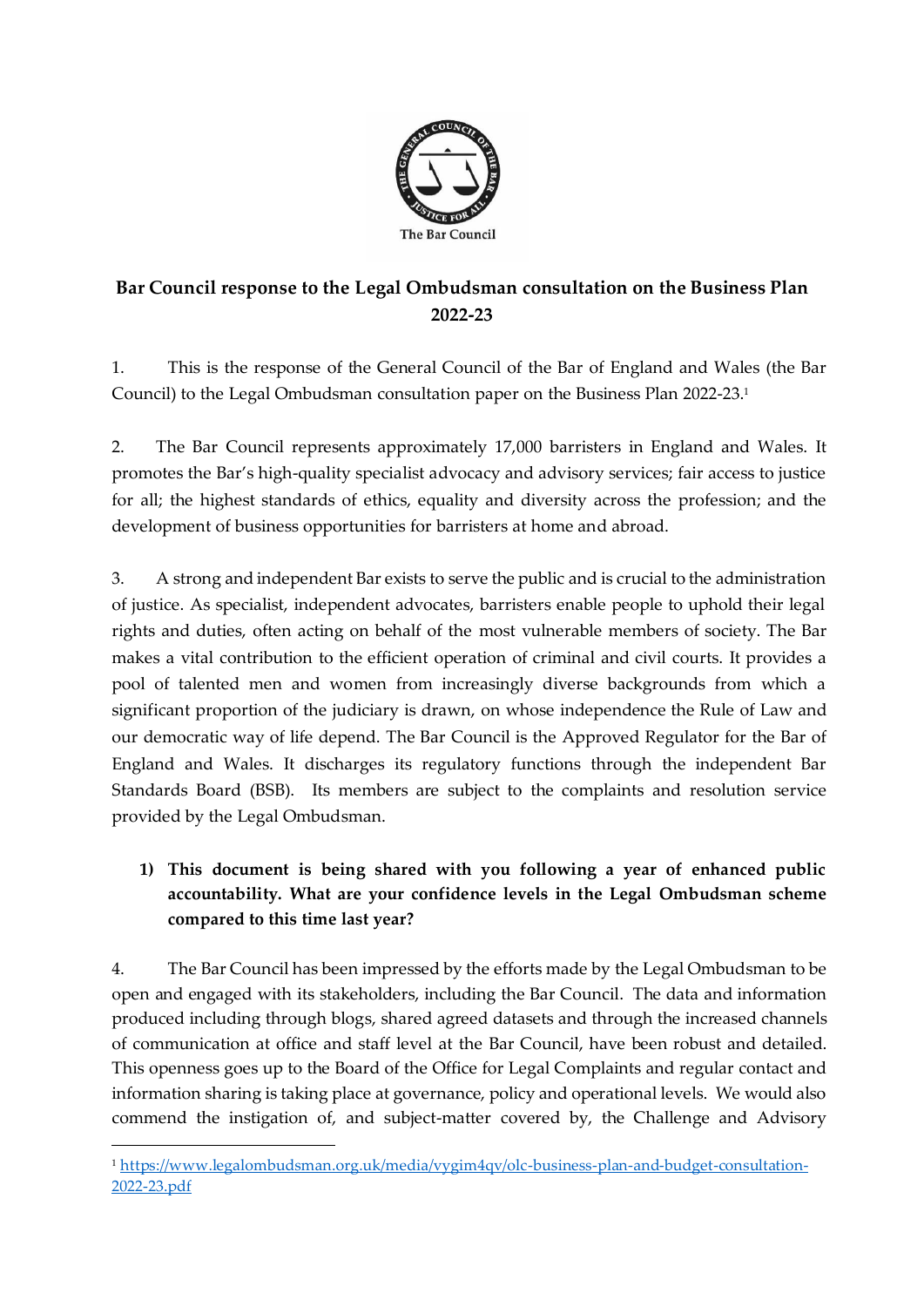stakeholder group which is informative, and we hope useful to the Legal Ombudsman as well as stakeholders.

5. The Legal Ombudsman has been responsive, open and frank about what has been achieved, but challenges remain. These challenges are detailed in the business plan, including the difficult recruitment market, the high losses of staff (referred to as attrition), the structural challenges impacting on the recruitment 'offer' that can be made by LeO, a continued increase in demand and the ongoing impact of Covid. As noted at the OLC/LeO Business Plan Consultation Stakeholder meeting on 24<sup>th</sup> November 2021, confidence levels have increased in the Legal Ombudsman as it is clear that a range of methods are being used to seek to deal with the backlog and other performance measures at the Legal Ombudsman.

6. There is a substantial backlog and 'customer journey times', being the time between lodging a complaint with LeO and its resolution, remain high and too long respectively, we recognise that new methods to increase recruitment are firmly in place, and other strategies are being deployed. We do not doubt the commitment of the senior management team and have increased confidence in the LeO, but our concerns about the service provision remain.

### **2) Specificity is key for the credibility of the Business Plan but it is also important to avoid 'information overload'. What would you like to see more information or detail on in the final Business Plan issued in the New Year?**

7. There is sufficient detail in the Business Plan for the Bar Council to understand the Legal Ombudsman's plans. As the Legal Ombudsman remains open to responding to particular questions or queries that the Bar Council may have, has held stakeholder sessions on the Business Plan and has a Challenge and Advisory Group with an open dialogue, there is no need for the provision of more information or detail in the final Business Plan to be issued in the New Year.

8. We do note though from the minutes of the meeting on 13<sup>th</sup> October from the Challenge and Advisory Group, that the Legal Ombudsman hoped to share an early version of the Business Plan consultation with the group. Whilst we understand this may have been difficult due to time constraints and getting the business plan signed off at the appropriate levels, we feel it is important in the future that the group be able to meet to discuss plans in advance of their publication.

9. There are questions around the Scheme Rules that we would like to be addressed, in particular regarding the suggestion of the introduction of case fees. We look forward to receiving more information about the possible application of case fees in the Scheme Rules consultation.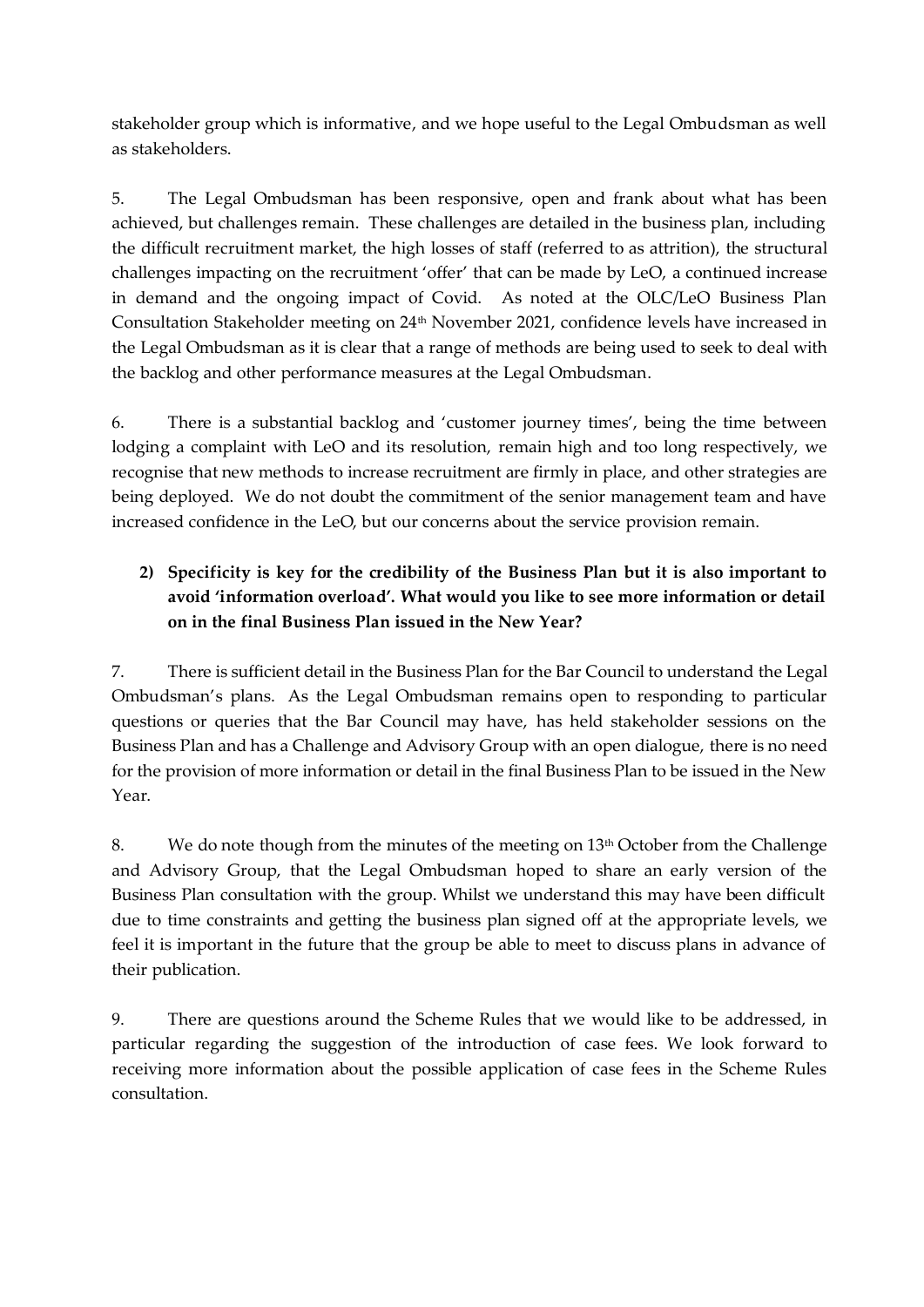### **3) The Legal Ombudsman must avoid over-promising and under-delivering. To this end this document seeks to openly set out the different confidence levels in the impact of what is being proposed. Is this a helpful approach to adopt?**

10. Setting out confidence levels is useful. The Bar Council does, however, suggest that given recent experience and the structural challenges faced, many of which only being partly in the control of LeO, which are frankly identified by the Legal Ombudsman in the Business Plan, the high confidence expressed towards obtaining a full establishment of investigators, full budget spend and a reduction in the backlog/increase in processing complaints is overly optimistic. The Legal Ombudsman has noted a number of factors that have resulted in the trajectory not previously being met including: a huge increase in demand, the challenging labour market outlook, the experience of staffing churn (or attrition), and the civil service/Legal Services Act limitations placed upon the Legal Ombudsman in relation to recruitment and terms and conditions. We are not of the view that all of these can be addressed to the degree identified within the relatively short timeframe specified.

11. The Bar Council welcomes the drive and ambition that the Business Plan represents and its focus on operation, but there remain structural challenges such as (i) demand (ii) strictures on employment of investigators (iii) challenging labour market in this sector that cannot be tackled, realistically, in just a year or two and (iv) high levels of attrition which is linked to (iii).

12. The Legal Ombudsman has been open about its high levels of attrition which seem unlikely to diminish in the immediate future. Whilst we appreciate all the measures that have been taken to tackle this, we would temper our confidence slightly that this can all be achieved in the short term. As noted in the Challenge and Advisory Group, there are a number of reasons for the high attrition including a lack of career progression, opportunities with alternative organisations, the public sector pay freeze, a candidate led market, pent up attrition and the impact of managing performance variation. These may be longer term issues that need to be tackled over a longer period than suggested in the business plan. Addressing performance variation continues to increase attrition, the removal of the public sector pay freeze brings challenges in itself and the recruitment of temporary workers can carry challenges with short notice periods and the training required to get new staff up to speed quickly.

13. We hope that the range of methods to encourage new recruits, including planned regional hub, changes towards a hybrid working model and working with the managed recruitment agency will increase staff performance, and overall levels of confidence. These measures have their own challenges, including whether staff will need to be trained remotely in these hubs (even if they are sharing offices with Ministry of Justice staff), which may take longer, and we do not yet know the exact impact of the recruitment agency. We do note that outsourcing is (through a change to primary legislation) another initiative that may be used to increase performance and productivity. We would support this in principle, as it may be possible to utilise legal professionals to look through casework quickly as part of outsourcing. In particular, for non-barrister complaints, the Legal Ombudsman could consider deploying the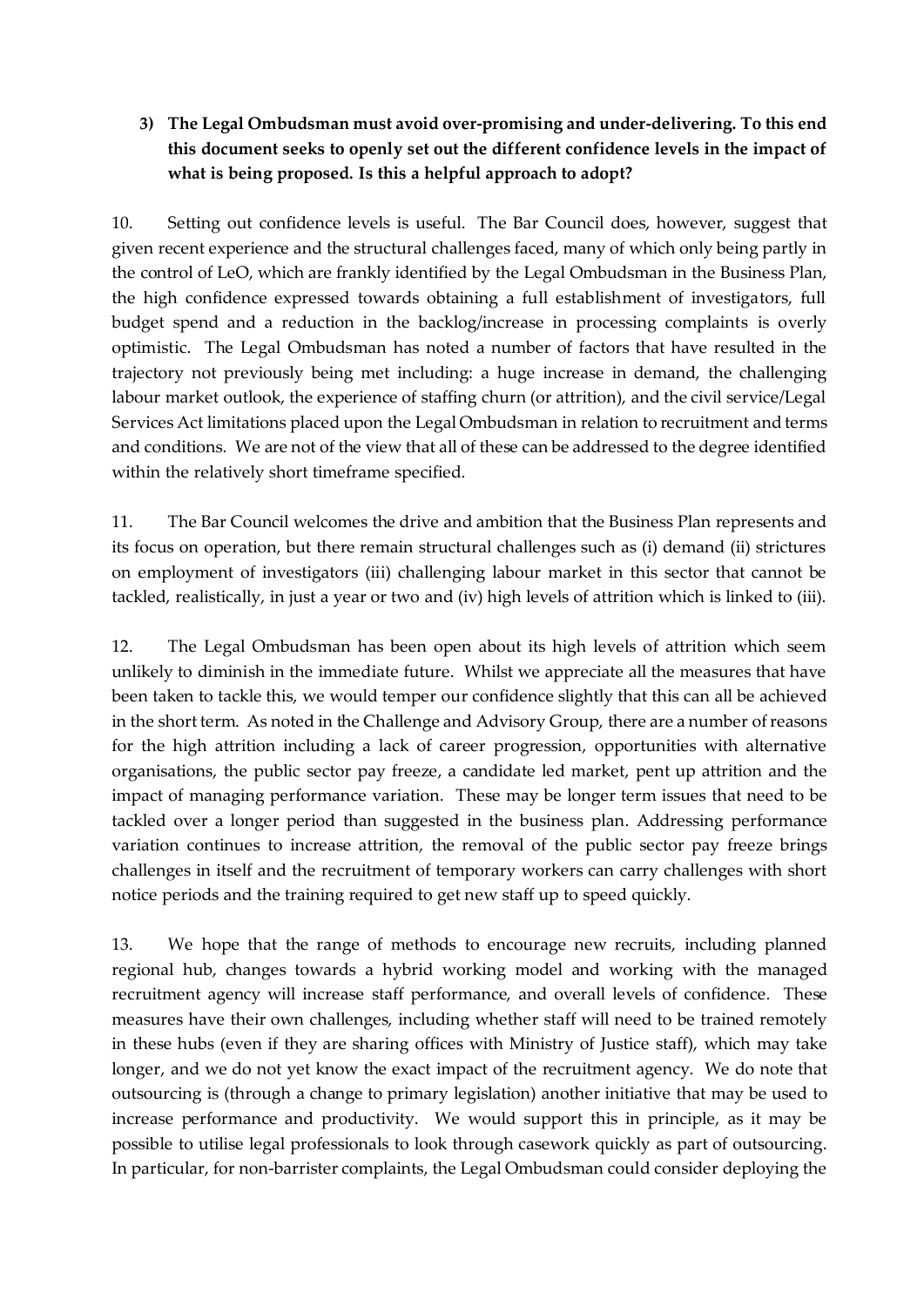independent Bar to process/investigate complaints on a cost limited basis. Again though, we view this as a longer-term possible solution that will take time, as it requires a change to primary legislation.

14. Plainly it is a question of judgment and projection, but the Bar Council suggests that the confidence levels ought to be reduced a level or two.

4) **Historically there has been an emphasis on plans to tackle the size of the preassessment pool but there are better and more customer-centred ways of measuring sustainable acceptable performance. Should the Legal Ombudsman place more emphasis on individual customer experience, the value for money the service provides, the wider impact of the scheme or other measures?**

15. The Bar Council is unclear about what is meant by a proposed change in measuring performance, in particular, "more emphasis on individual customer experience, the value for money the service provides, the wider impact of the scheme". We would, however, generally disagree that there should be a change from a laser-like focus on the metrics of reducing the Pre-Assessment Pool (or backlog); waiting times prior to first assessment; and time from complaint to resolution.

16. When it comes to individual customer (or, as described in the Scheme Rules, complainant) experience the time between complaint made and resolution is presently the metric that we consider is most likely to impact on 'experience'. We were concerned about the Mid-year review (provided in September 2021) which showed the position as to timeliness for low complexity cases likely to increase from 314 days to 325 days; medium complexity cases from 459 days to 500 days and high complexity cases presently being at 750 days, expected to reduce to 500 days. Even as projected, these are very long and, ultimately, unacceptable periods of time for processing complaints.

17. The last OLC consultation noted "Complainants tell the Legal Ombudsman they are concerned to have to wait for help, and service providers find it challenging to respond to a complaint many months after their first-tier process concluded."<sup>2</sup> As the Legal Ombudsman will appreciate, delays in resolving complaints have an impact on the consumer, the service providers and ultimately a detrimental effect on public confidence as a whole in using regulated providers. We continue to believe that reducing wait times at pre-assessment is paramount. In response to the Legal Ombudsman draft business plan 2021-2022, we stated that "In our view, priority 1, with the aim of, "Maintaining stable operational delivery and reduc(ing) wait times at pre-assessment by the end of the strategy period", should be focussed on at the present time.

<sup>2</sup> [https://www.barcouncil.org.uk/uploads/assets/7e174116-64e1-4a9f-a2518f5f77a8be27/Bar-Council](https://www.barcouncil.org.uk/uploads/assets/7e174116-64e1-4a9f-a2518f5f77a8be27/Bar-Council-response-to-Legal-Ombudsman-draft-business-plan-2021-22-consultation.pdf)[response-to-Legal-Ombudsman-draft-business-plan-2021-22-consultation.pdf,](https://www.barcouncil.org.uk/uploads/assets/7e174116-64e1-4a9f-a2518f5f77a8be27/Bar-Council-response-to-Legal-Ombudsman-draft-business-plan-2021-22-consultation.pdf) page 6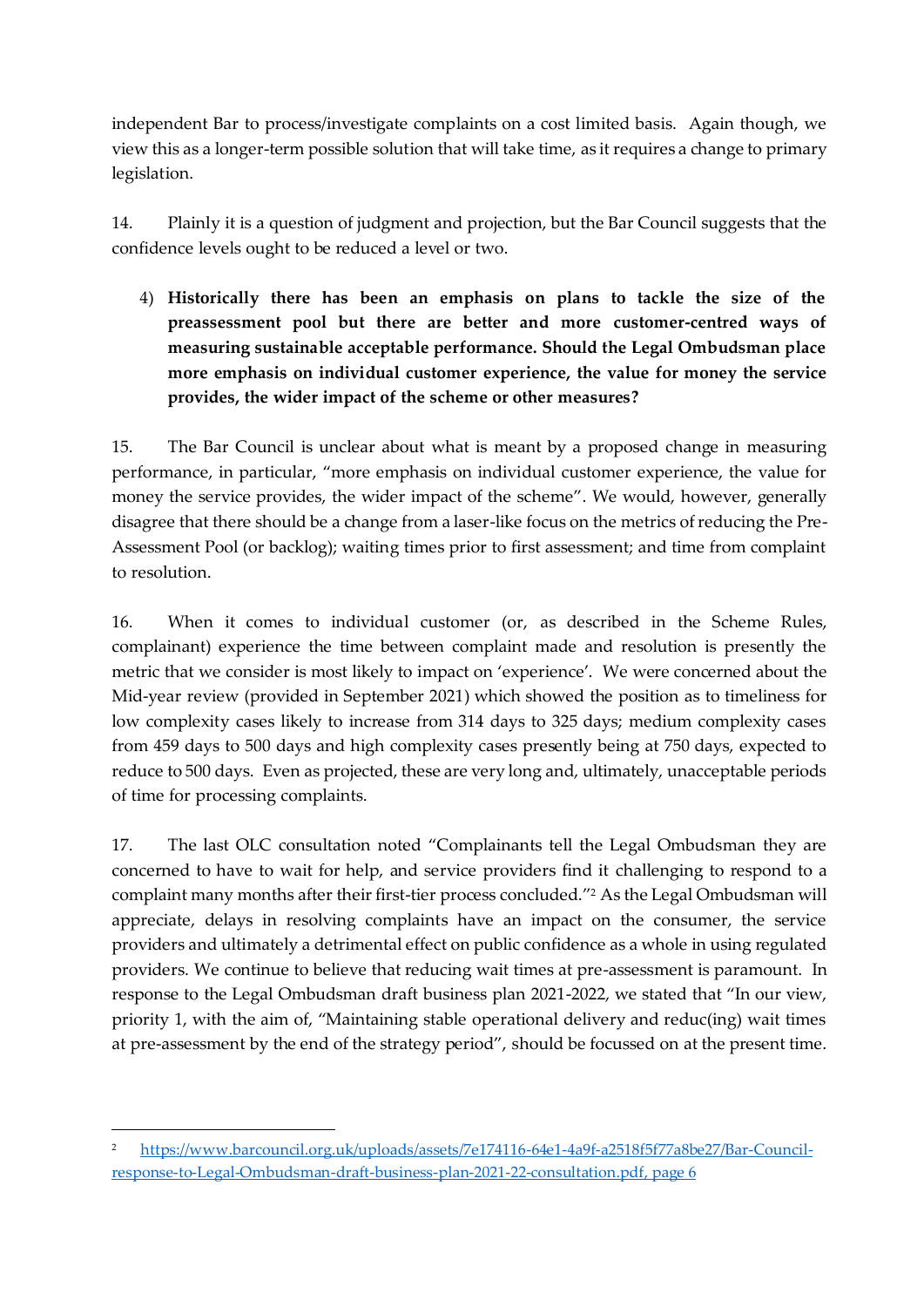This is due to the fact that it directly addresses the deterioration in wait times and the increase in unresolved cases, as well as the increase in length of time taken to resolve complaints."<sup>3</sup>

18. Most of the complaints about the Bar are service complaints and a considerable proportion concern delay and, more widely, unresponsive service.<sup>4</sup> It ought not to be the case that the complaints resolution body of last resort exhibits much higher levels of delays in processing than the authorised entities complained of. That, we consider, is most likely to impact on 'experience' and focussing on getting that down ought to be the primary ambition.

19. Value for money, particularly when funding the Legal Ombudsman is one of several costs borne by barristers, is a relevant consideration. The Bar Council wants the Legal Ombudsman to succeed as a cost effective timely 'final tier' complaints process. Value for money, however, can be understood by the information already provided by the Legal Ombudsman, such as the number of complaints resolved; budget management, such as through the present Business Plan consultation and analysis of our own contribution. We do not consider there needs to be any additional work stream in relation to that.

20. We do not know what the Legal Ombudsman means by the wider impact of the scheme, but certainly feedback provided on the nature and number of complaints, areas of law, etc. is taken into account by the Bar Council and, we infer, the Bar Standards Board. Again, this is a case of continuing the good information provision that has certainly been exhibited in the last year or so.

21. We appreciate that an important tenet of the Legal Ombudsman's work is providing feedback in line with priority three. As discussed at the Challenge and Advisory Group meeting in October 2021, providing targeted learning and insight for service providers may in time contribute to fewer complaints ultimately reaching the Legal Ombudsman as service providers understand more about dealing with complaints. We are also pleased to have the continued support of the Legal Ombudsman in the Bar Council's Annual Complaints Handling Seminar, most recently delivered in November 2021, where one of the Ombudsmen was part of the panel of speakers.

22. We do to some degree, support a focus on priority three (of section 3) which includes a number of focus areas including targeted learning, publishing findings and using engagement opportunities to demonstrate the impact of the Legal Ombudsman. However, we do not support a sharp focus on this area as it could be to the detriment of the main priority of reducing the backlog. We recognise that providing feedback to the sector is important but given the sharp deterioration in service levels at the Legal Ombudsman in 2020 and the ongoing impact of Covid on the legal sector, the focus must be first and foremost on reducing the Pre-Assessment Pool.

<sup>3</sup> [https://www.barcouncil.org.uk/uploads/assets/7e174116-64e1-4a9f-a2518f5f77a8be27/Bar-Council](https://www.barcouncil.org.uk/uploads/assets/7e174116-64e1-4a9f-a2518f5f77a8be27/Bar-Council-response-to-Legal-Ombudsman-draft-business-plan-2021-22-consultation.pdf)[response-to-Legal-Ombudsman-draft-business-plan-2021-22-consultation.pdf,](https://www.barcouncil.org.uk/uploads/assets/7e174116-64e1-4a9f-a2518f5f77a8be27/Bar-Council-response-to-Legal-Ombudsman-draft-business-plan-2021-22-consultation.pdf) page 5

<sup>4</sup> "Barrister complaint handling: A Legal Ombudsman perspective" presentation delivered by the Legal Ombudsman (Jason Chapman) on 2nd November 2021.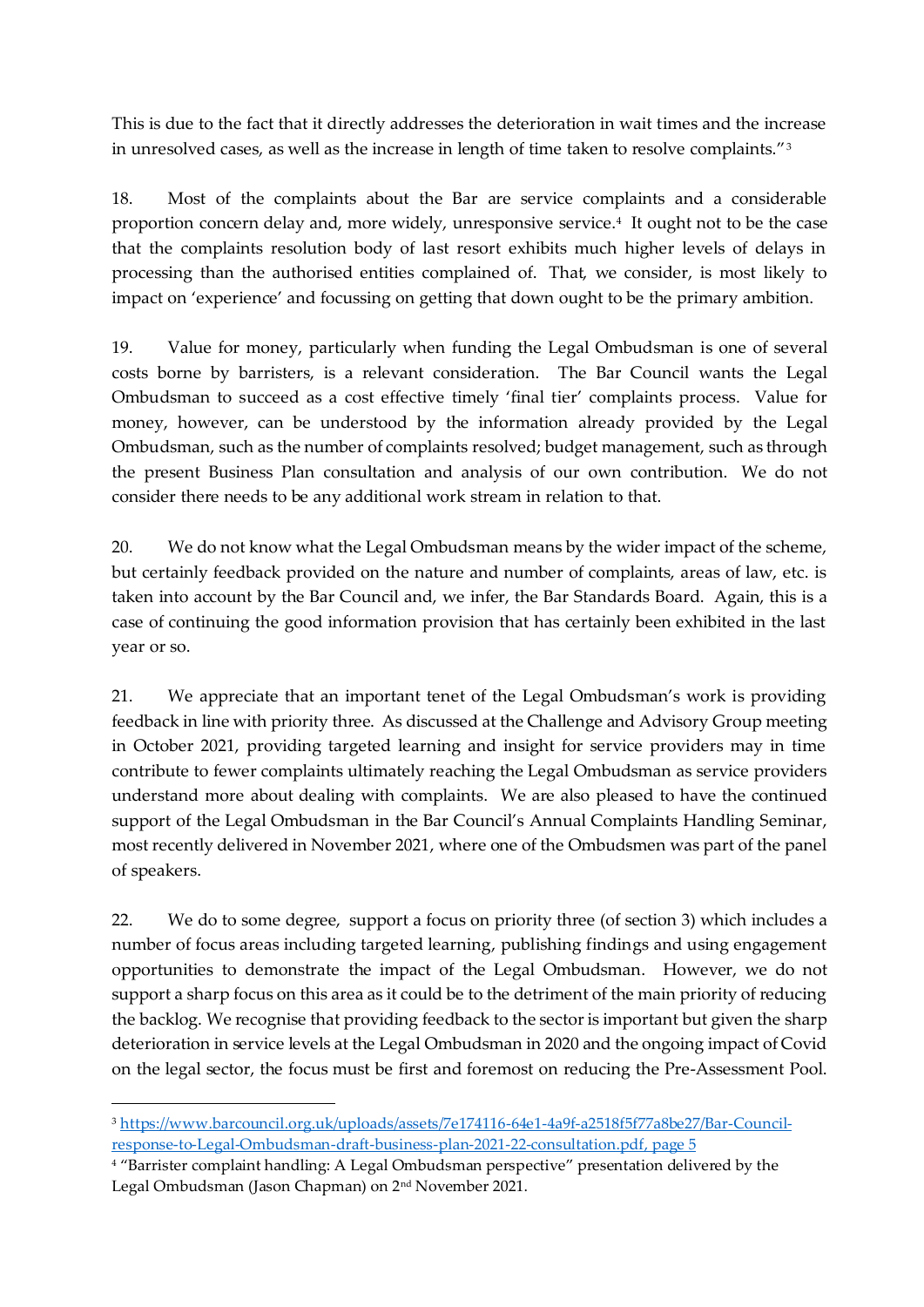As we outlined in the Bar Council response to the 2021-2022 consultation, the Legal Ombudsman must first accomplish its core functions before investing in its second and third priorities. To attempt to focus on all three priority areas concurrently runs the risk of spreading resources too thinly and detracting from the urgent and core business of resolving complaints within a reasonable timeframe.<sup>5</sup> As the performance trajectory is in fact further behind that previously predicted, we do not consider a change from the focus of reducing the Pre-Assessment Pool is the correct way forward.

#### **5) What are your views about the proposed budget for 22/23? If you disagree with the proposed budget, what elements of the Business Plan should be changed in order to address this?**

23. The Bar Council disagrees with the proposed additional budget beyond the 3.8% increase previously identified.We have noted in our response to the business plan consultation paper 2021-22 that Covid has had a far-reaching impact on the barrister profession, and the Bar are still feeling the effects of this.6 The Legal Ombudsman is primarily funded by a levy imposed on authorised legal professionals, including barristers. Any budget increase would be directly borne by them and would represent one of many regulatory costs. There is also a risk that increases in the Legal Ombudsman's costs would be passed onto consumers by practitioners raising their fees. Additionally, the perception or actuality of any increased costs as a practising barrister does have an impact on recruitment and retention, particularly for those working part time or in poorly remunerated areas.<sup>7</sup> Therefore, any increase in regulatory costs borne by barristers, including the LeO levy, is likely to have a negative impact on the profession.

24. The Legal Ombudsman is behind its performance trajectory. We welcome the measures that LeO is taking to try to address its performance. However, we firmly believe that the priority needs to be on reducing wait times at pre-assessment at the core, and not looking at other ambitious work at this time. We have noted that the Legal Ombudsman in its priority 3 seems to be over-ambitious, such as in providing feedback to the profession and publishing cases. We also strongly disagree with the Legal Ombudsman supporting wider sector work on areas such as 'redress for the unregulated sector' which has been included in the business plan. Further details of this should be publicised and it seems clear that when the Legal Ombudsman remains underperforming, it should not be turning attention to the unregulated sector which are outside its jurisdiction and do not contribute to funding the Legal Ombudsman.

[response-to-Legal-Ombudsman-draft-business-plan-2021-22-consultation.pdf,](https://www.barcouncil.org.uk/uploads/assets/7e174116-64e1-4a9f-a2518f5f77a8be27/Bar-Council-response-to-Legal-Ombudsman-draft-business-plan-2021-22-consultation.pdf) page 2

<sup>5</sup> [https://www.barcouncil.org.uk/uploads/assets/7e174116-64e1-4a9f-a2518f5f77a8be27/Bar-Council](https://www.barcouncil.org.uk/uploads/assets/7e174116-64e1-4a9f-a2518f5f77a8be27/Bar-Council-response-to-Legal-Ombudsman-draft-business-plan-2021-22-consultation.pdf)[response-to-Legal-Ombudsman-draft-business-plan-2021-22-consultation.pdf,](https://www.barcouncil.org.uk/uploads/assets/7e174116-64e1-4a9f-a2518f5f77a8be27/Bar-Council-response-to-Legal-Ombudsman-draft-business-plan-2021-22-consultation.pdf) page 6 <sup>6</sup> [https://www.barcouncil.org.uk/uploads/assets/7e174116-64e1-4a9f-a2518f5f77a8be27/Bar-Council-](https://www.barcouncil.org.uk/uploads/assets/7e174116-64e1-4a9f-a2518f5f77a8be27/Bar-Council-response-to-Legal-Ombudsman-draft-business-plan-2021-22-consultation.pdf)

<sup>7</sup> As made clear in our response to the LeO transparency discussion paper in January 2020, [https://www.legalombudsman.org.uk/media/eh2h5pvh/bar-council-response-to-leo-transparency-jan-](https://www.legalombudsman.org.uk/media/eh2h5pvh/bar-council-response-to-leo-transparency-jan-2020.pdf)[2020.pdf](https://www.legalombudsman.org.uk/media/eh2h5pvh/bar-council-response-to-leo-transparency-jan-2020.pdf)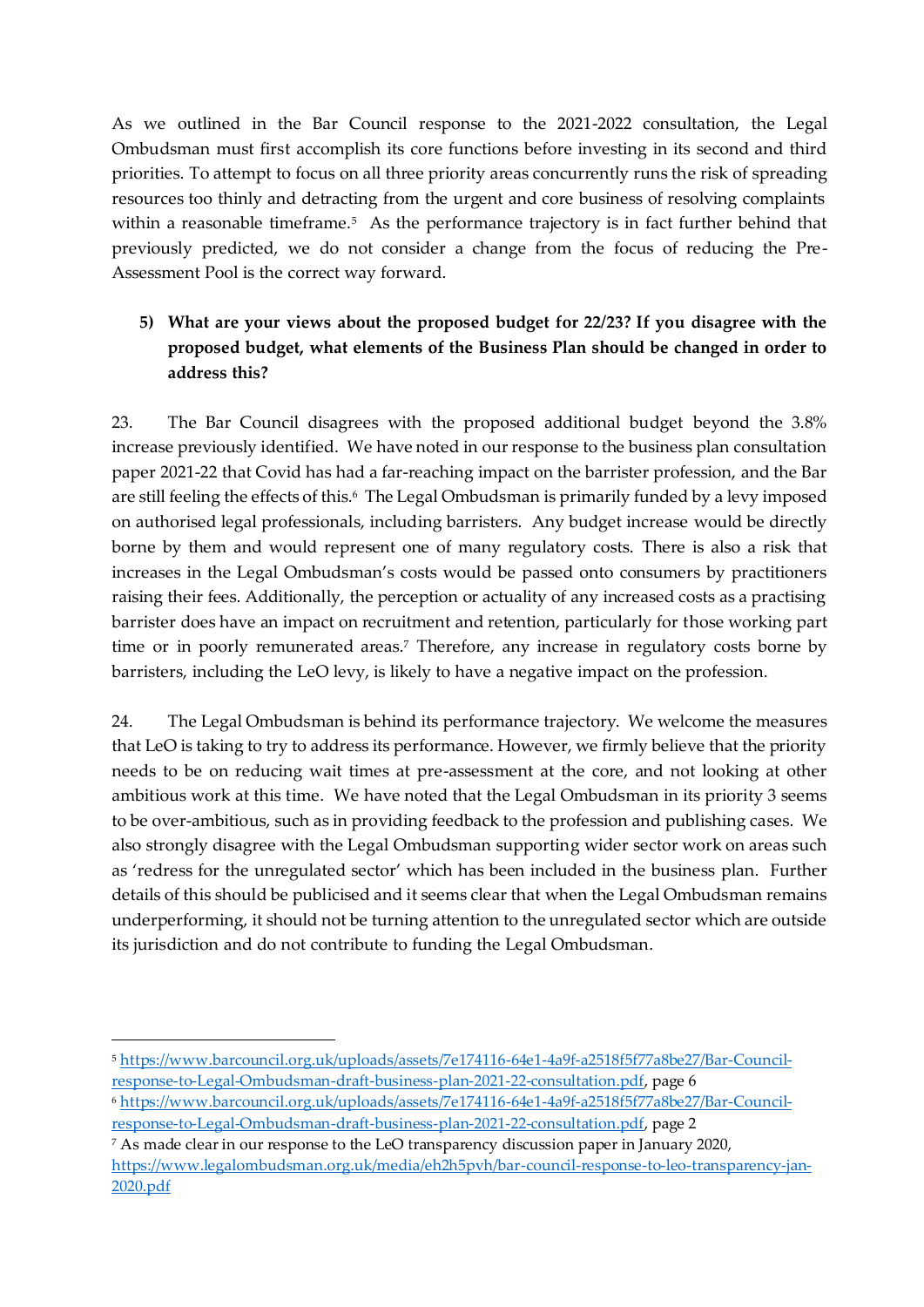25. Given the challenges facing the legal sector, the 13% increase already provided (that has not substantially been used this year), and the programmed over-inflation 3.8% increase, there is no case for a yet further increase.

26. The Bar Council is less optimistic than the predictions put forward in the Business Plan about the ability of the Legal Ombudsman to obtain full establishment of investigators and, therefore, to use its budget spend. The Legal Ombudsman has noted in detail the difficulty of recruitment and high levels of attrition, and we believe the measures being taken will be a longer-term commitment rather than a measure that will work in the immediate future. We do not consider that a further budgetary increase would assist with these two difficulties. Retaining staff will need to be looked at in detail and it has been made clear that even addressing performance variation has led to increased levels of sickness (as noted in the C&AG) and attrition (as noted in business plan). We do not see how the additional budget could assist with this.

27. The Bar Council notes the underspend this year of over £600,000. From the stakeholder meeting and notes supplied subsequently, we understand that the underspend cannot be redeployed substantially on new demand management activities although we understood that there was some, limited, in-year flexibility permitted by reason of the under-spend. We would expect that full staff establishment is unlikely to take place certainly in the early part of the coming year, providing that limited flexibility once again, and potentially permitting some redeployment of senior Ombudsman resource to demand management activities.

28. Ultimately, however, LeO and we should bear in mind what it is fair and reasonable to ask often very hard-pressed authorised persons/ entities to pay, particularly as the sector remains in recovery from the Covid pandemic along with all of the other pre-existing pressures, given that there is already in train an above-inflation increase, following this year's very substantial budget increase.

#### **6) Are there further measures that LeO should consider implementing in order to improve its performance?**

29. The Bar Council is of the view that there should be a strong focus on analysis and possible change to the Scheme Rules. The Bar would be very willing to assist in relation to amendment to the Scheme Rules and potentially would be supportive in relation to structural changes such as a loosening of the employment restrictions concerning investigators. We note that in the last 20 years there have been a succession of changes in civil and criminal procedures, sometimes substantive in nature (for example, save in exceptional cases, the loss of the right in civil proceedings to renew an application for permission to appeal to a single Lord Justice of Appeal following refusal on a paper application), with the aim of reducing the pressures on the Court Service. The smoothing of the processes has been seen by Government and others as an acceptable price for a more efficient process to participants in the justice system overall. There is every reason to consider that the legal sector would support similar reforms in relation to the